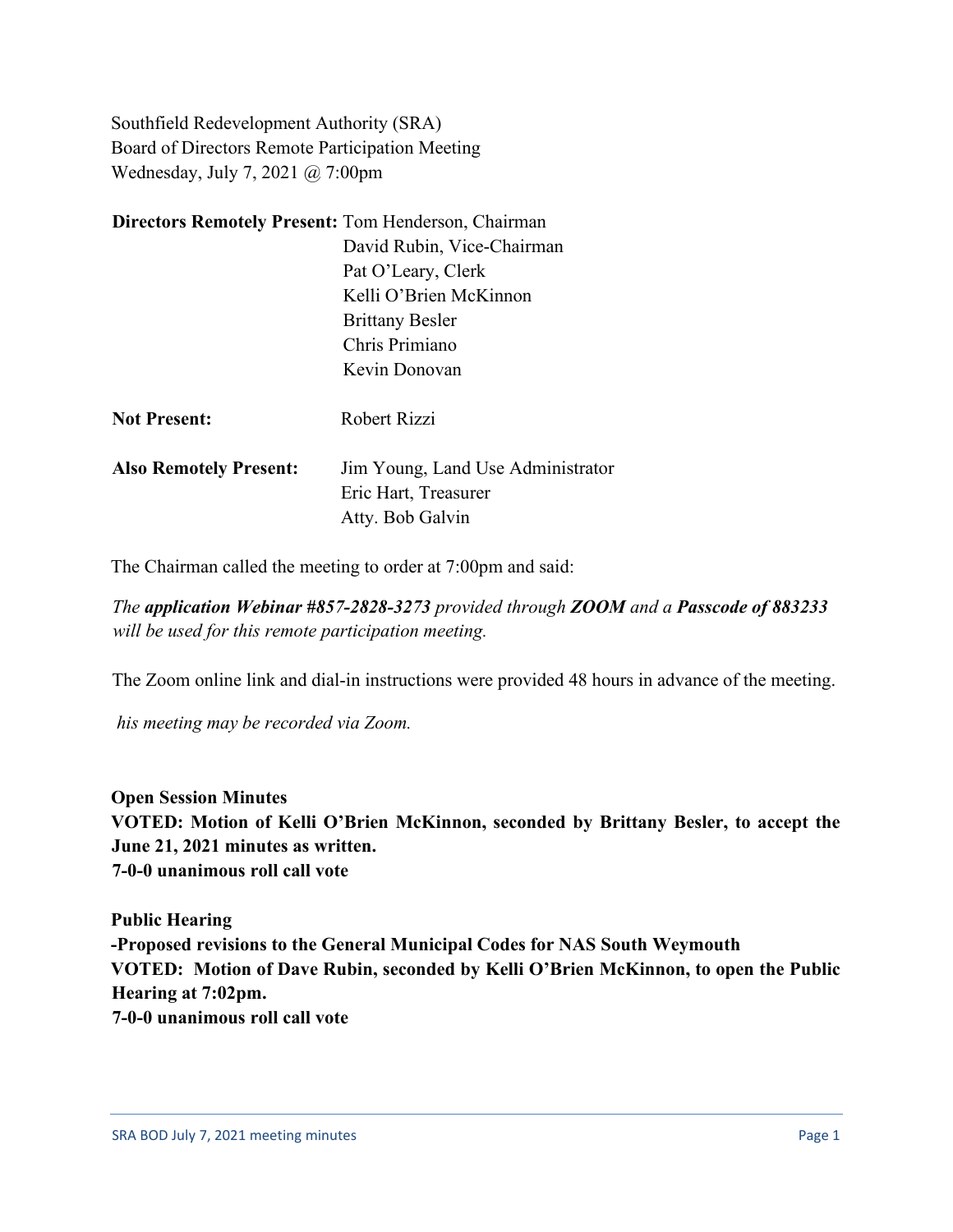Chairman Henderson read the legal notice and said this revision is in consideration of on-going parking issues, primarily along the Parkway.

Mr. Young said that this edit of the General Municipal Codes focuses on the fee and fines structure and the attempt to remove any specifics relating to fees and fines, and to defer to the respective community.

Atty. Galvin explained Weymouth had a slightly different fine/violation structure; now there is only one set of rules. Atty. Galvin said he is very satisfied with the changes, as is Solicitor Callanan of Weymouth, who agreed that this facilitates the parking enforcement on SRA-owned roads.

Chairman Henderson suggested that an overnight restriction should be added to the list of parking offenses on page 76 of the redlined document. He also asked about signs regarding littering and loitering.

Atty. Galvin said that the overnight parking restriction could be added. He also said there is an existing article that includes a prohibition on littering.

Mr. Rubin asked if the SRA is allowed to have a vehicle towed after it has been ticketed; Atty. Galvin said yes.

## *Public Comment:*

Heidi Anderson, 2 Dorset Park Lane, Weymouth, thanked everyone for moving quickly and also working to address the littering concern.

**VOTED: Motion of Chris Primiano, seconded by Kelli O'Brien McKinnon, to close the Public Hearing at 7:16pm. 7-0-0 unanimous roll call vote**

## **VOTED: Motion of Dave Rubin, seconded by Kelli O'Brien McKinnon, to adopt the General Municipal Code as presented on July 07, 2021 with one amendment as described. 7-0-0 unanimous roll call vote**

Chairman Henderson asked about the no littering signs and their appropriate location.

Mr. Young said he will confer with communities regarding sign type, spacing and locations.